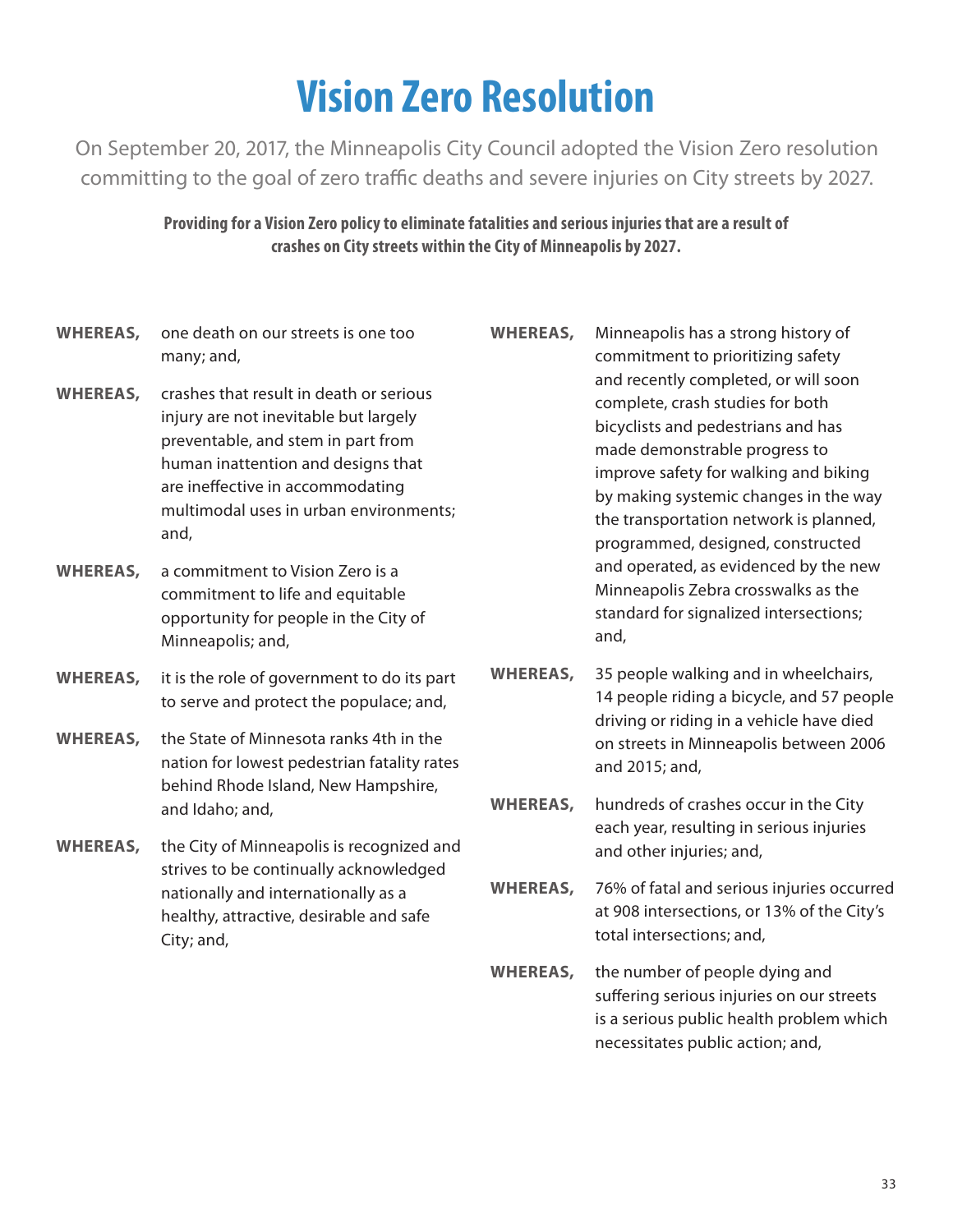- **WHEREAS,** crashes on City streets necessitate a comprehensive and specific approach to street planning, design, policy, enforcement, legal processes, education and communication in order to provide the most powerful solution to solve the problem; and,
- **WHEREAS,** an example of how design and policy impact safety is shown through multiple studies that demonstrate the chances of a pedestrian being killed by a car traveling 20 mph is 10% while the chances of being killed when struck by a car traveling 40 mph is 80%; and,
- **WHEREAS,** Vision Zero aligns with the City of Minneapolis' Complete Streets Policy by prioritizing our most vulnerable roadway users and encouraging balance among all users of the City's transportation network; and,
- W**HEREAS,** choosing active transportation options like walking and biking decreases mortality and morbidity from obesityrelated diseases such as heart disease and diabetes, and creating safer streets is likely to encourage more active transportation, thereby increasing population health; and,
- **WHEREAS,** the City of Minneapolis is actively working to ensure technology advances in automation, connected vehicles and other emerging technologies happens for and with us, rather than to us, by partnering with national allies and industry leaders that focus on these advancements, because the City recognizes the promise of these technologies to greatly increase safety on our streets; and,
- **WHEREAS,** the tenets of a Vision Zero commitment are supported in existing City plans and policies, including Access Minneapolis, The Minneapolis Comprehensive Plan

for Sustainable Growth and Minneapolis 2040 comprehensive plans, Minneapolis Climate Action Plan, and Minneapolis for a Lifetime Strategic Plan; and,

- **WHEREAS,** Access Minneapolis, the City's transportation action plan, emphasizes safety for all roadway users and promotes a focus through its action items on reducing single occupancy vehicle rides and encouraging walking, bicycling, transit, and carsharing or carpooling; and,
- **WHEREAS,** implementing a Vision Zero commitment requires the contributions of the City's Communications Department, Health Department, Police Department, Community Planning and Economic Development Department, Civil Rights Department, Intergovernmental Relations Department, Neighborhood and Community Relations, City Coordinator's Office, Public Works Department and Mayor's Office, all of which have demonstrated through past actions and future intentions the willingness to support and implement the Vision Zero commitment; and,
- **WHEREAS,** implementing a Vision Zero commitment requires the continued support of residents, business owners, and visitors to the City of Minneapolis, acting as individuals and collectively through neighborhood or advocacy organizations to improve the safety, comfort, and usability of City streets for all users; and,
- **WHEREAS,** Minneapolis will join other leading cities around the nation, the State of Minnesota, and cities around the globe in their commitment to eliminate traffic deaths and serious injuries on our streets, work which has demonstrated success when coupled with adequate funding and staffing levels for its implementation.